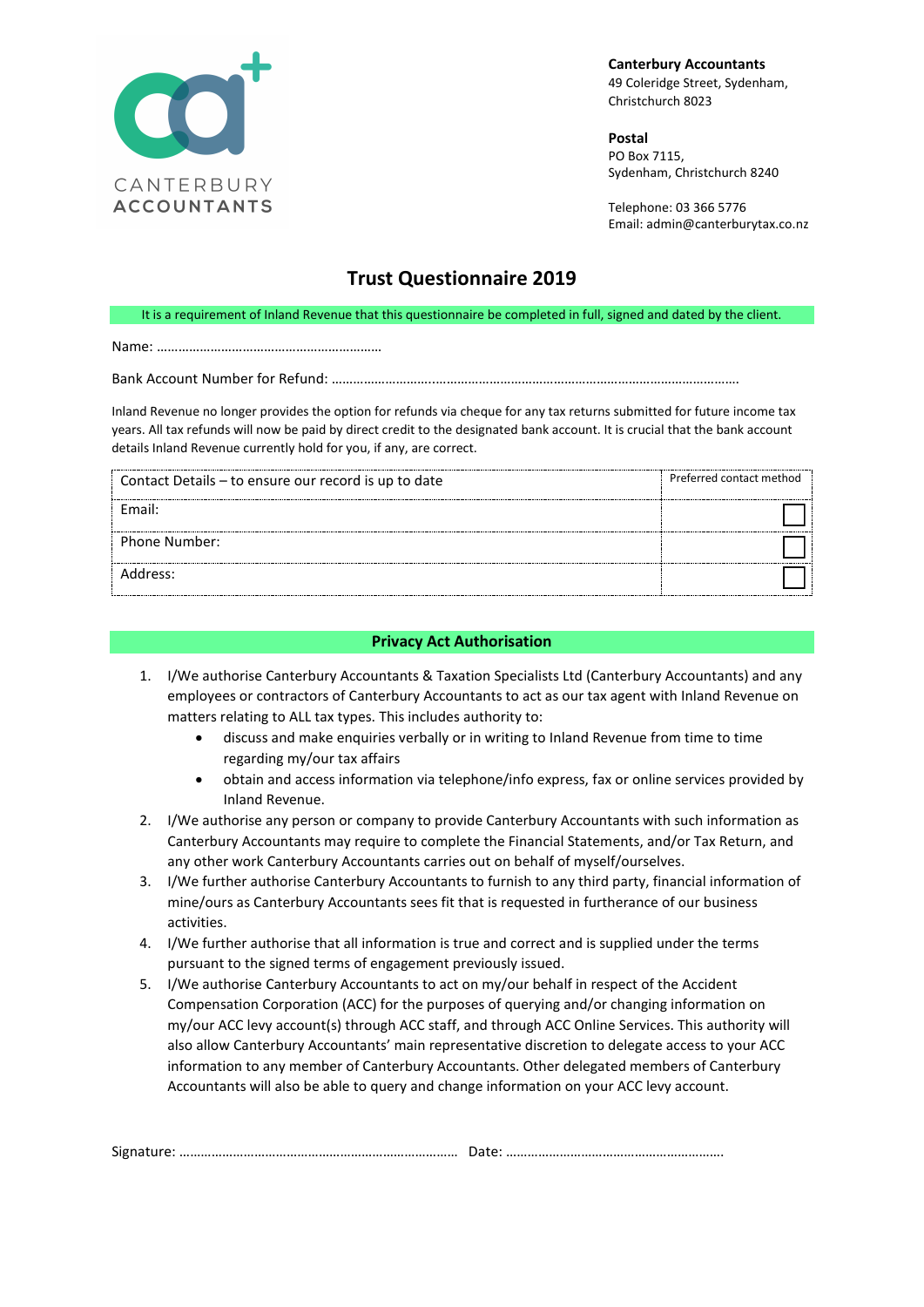| Interest (within NZ)<br>1.                                                                                      | Yes        | No        |
|-----------------------------------------------------------------------------------------------------------------|------------|-----------|
|                                                                                                                 |            |           |
| Did you receive any interest income?                                                                            |            |           |
| If yes, please provide interest certificates (RWT certificates) supplied by your banks or investment providers. |            |           |
| Dividend (within NZ)<br>2.                                                                                      | Yes        | <b>No</b> |
| Did you receive any NZ sourced dividends during the year?                                                       |            |           |
| If yes, please provide dividend statements.                                                                     |            |           |
| Portfolio investment entities (PIEs)<br>3.                                                                      | <b>Yes</b> | No        |
| Did you have any investments in PIEs?                                                                           |            |           |
| If yes, please attach any investment summary schedules received for the year including details of the           |            |           |
| Prescribed Investor Rate (PIR) used.                                                                            |            |           |
| Overseas Income<br>4.                                                                                           | Yes        | No        |
| Did you receive any income from overseas?                                                                       |            |           |
| If yes, please indicate what types of income you have received and provide full details.                        |            |           |
| Interest/Dividends/Loyalties                                                                                    |            |           |
| Other overseas income, please specify.                                                                          |            |           |
|                                                                                                                 |            |           |
| <b>Estate or Trust Income</b><br>5.                                                                             | Yes        | No        |
| Did you receive any income from an estate or a trust?                                                           |            |           |
| If yes, please provide full details if the accounts were not prepared by us.                                    |            |           |
| Partnership<br>6.                                                                                               | Yes        | No        |
| Did you receive any income from a partnership?                                                                  |            |           |
| If yes, please provide full details if the accounts were not prepared by us.                                    |            |           |
| Rental<br>7.                                                                                                    | Yes        | No        |
| Do you have any rental properties investment?                                                                   |            |           |
| If yes, please complete a rental schedule.                                                                      |            |           |
| <b>Business</b><br>8.                                                                                           | Yes        | <b>No</b> |
| Do you have any business income?                                                                                |            |           |
| If yes, please complete a Business Questionnaire                                                                |            |           |
| Were you allocated income/ loss from an LTC?                                                                    |            |           |
| If yes, please provide full details if the accounts were not prepared by us.                                    |            |           |
|                                                                                                                 |            |           |
|                                                                                                                 |            |           |
|                                                                                                                 |            |           |
| <b>Overseas holdings</b><br>9.                                                                                  | Yes        | <b>No</b> |
| Do you have any overseas holdings/investments?                                                                  |            |           |